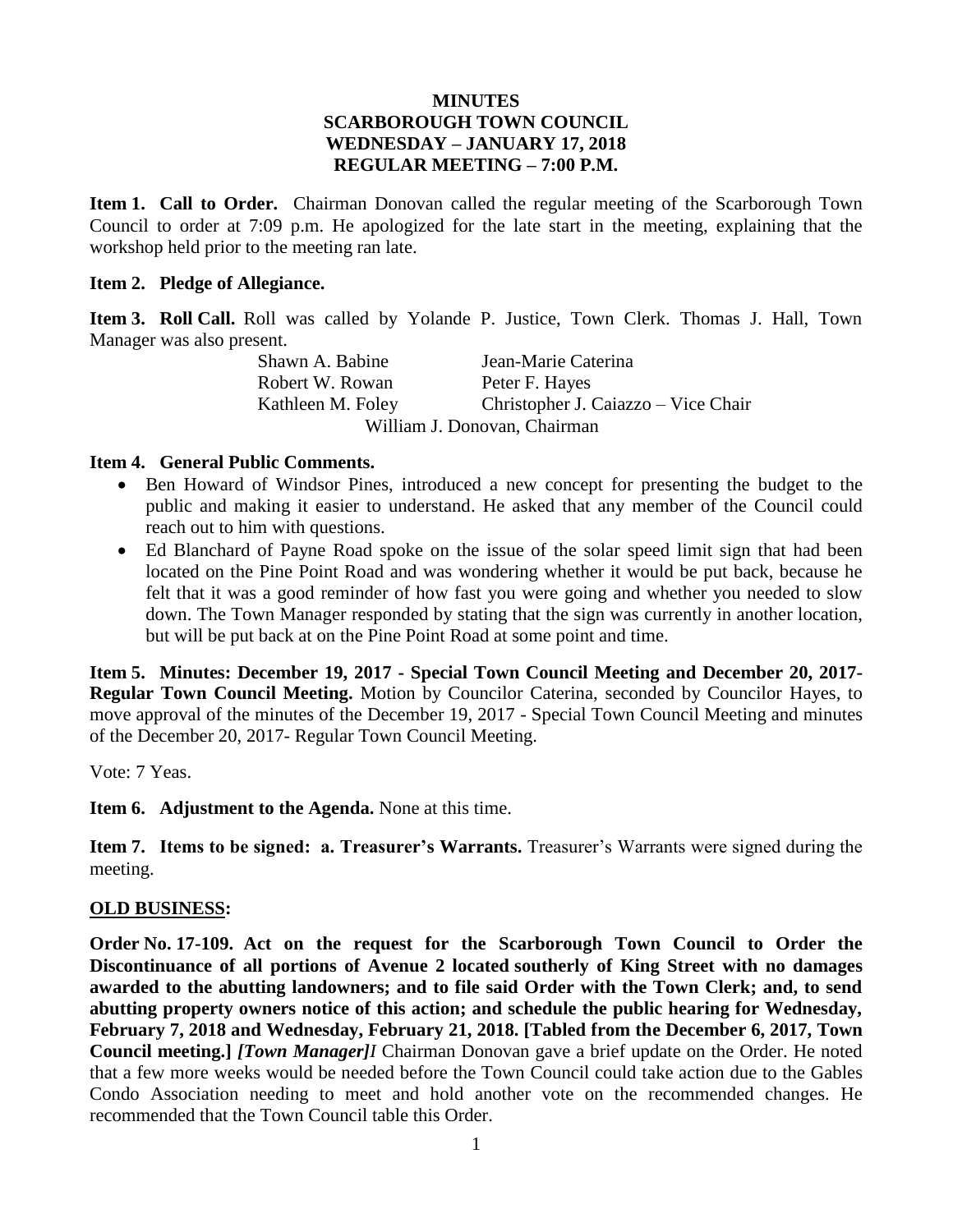Motion by Councilor Caterina, seconded by Councilor Rowan, to move approval to table Order No. 17-109, to the February 7, 2018, Town Council meeting.

Vote: 7 Yeas.

### **NEW BUSINESS:**

**Order No. 18-001. First reading and refer to the Planning Board the proposed amendments to the Higgins Beach Character-Based Zoning Districts.** *[Long Range Planning Committee]* Jay Chace, Town Planner, gave a brief overview on this Order and Order No. 18-002. He responded to questions from the Town Council.

Motion by Councilor Caiazzo, seconded by Councilor Caterina, to move approval of the first reading and refer to the Planning Board the proposed amendments to the Higgins Beach Character-Based Zoning Districts, and schedule a public hearing upon receipt of the recommendations of the Planning Board, as follows:

### **AMENDMENTS TO CHAPTER 405 THE ZONING ORDINANCE**

BE IT HEREBY ORDAINED by the Town Council of the Town of Scarborough, Maine, in Town Council assembled, that Chapter 405 - the Zoning Ordinance of the Town of Scarborough, Maine is amended as follows

Amend SECTION XVI.B. HIGGINS BEACH CHARACTER-BASED ZONING DISTRICTS AND BUILDING STANDARDS, by deleting the text as shown below:

Article 5.C.2

---------------------

h. Restoration of Damaged Structures is permitted as follows:

- i. When a nonconforming structure is damaged or destroyed to the extent of 50% or more of its replacement value, the structure may be repaired or rebuilt only if it conforms to the provisions of this Ordinance.
- ii. When a nonconforming structure is damaged or destroyed to the extent of less than 50% of its replacement value, it may be repaired and rebuilt to its previous condition, so long as the cause of damage was not by any means within the control of the owner, the nonconformity is not expanded, and no new nonconformity is created.
- iii. A Zoning Permit for repairs or reconstruction must be granted within one year of the date of damage or destruction, unless an additional one year extension is granted by the Zoning Administrator.
- iv. When a structure containing a nonconforming use is damaged or destroyed, and the cause of damage was not by any means within the control of the owner, the nonconforming use may be reestablished provided that the above standards are met and the degree of the previous nonconforming use is not increased.

Vote: 7 Yeas.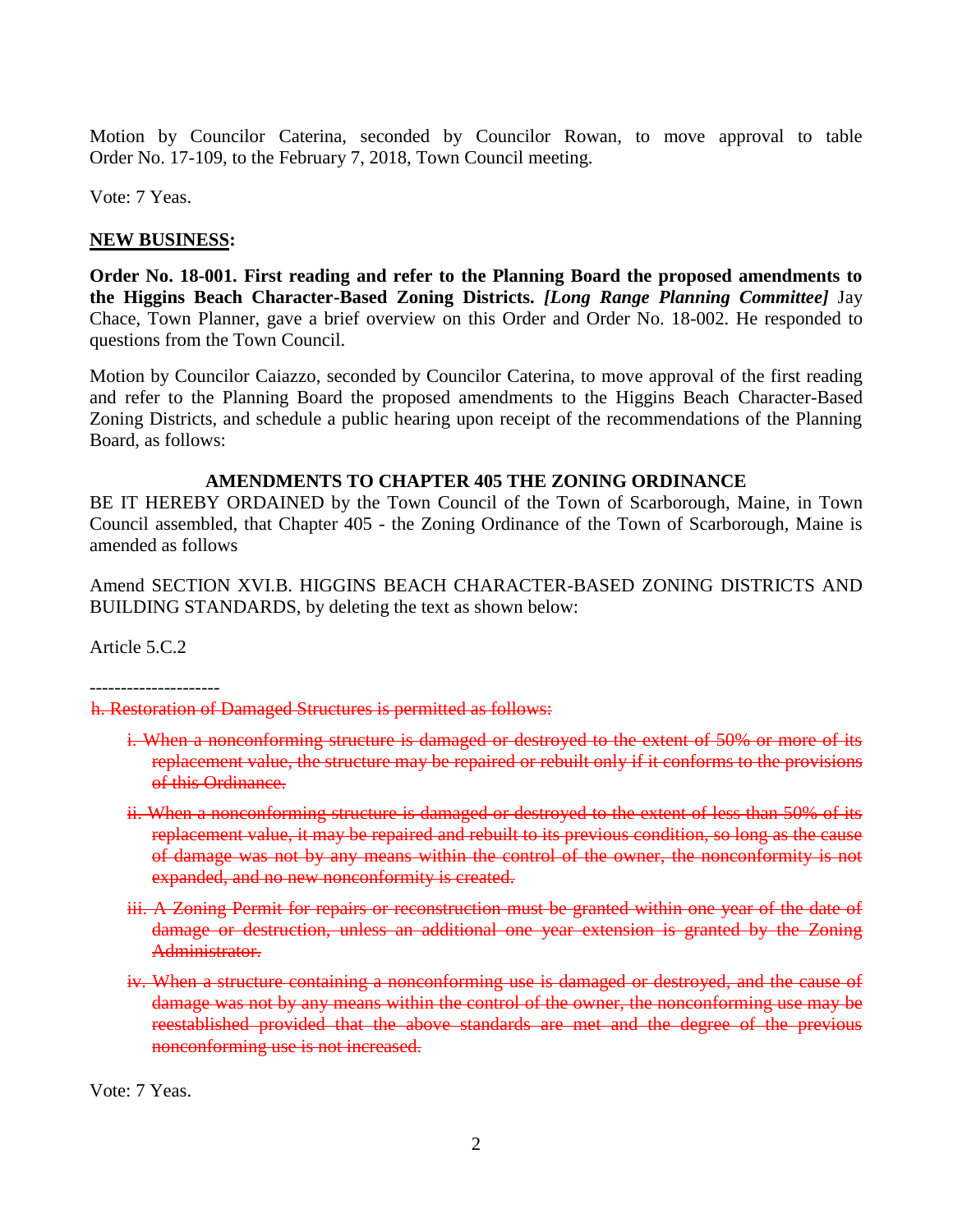**Order No. 18-002. First reading and refer to the Planning Board the proposed amendments to the Town of Scarborough Zoning Map.** *[Long Range Planning Committee]* Motion by Councilor Caterina, seconded by Councilor Caiazzo, to move approval of the first reading and refer to the Planning Board the proposed amendments to the Town of Scarborough Zoning Map and schedule a public hearing upon receipt of the recommendations of the Planning Board, as follows:



Vote: 7 Yeas.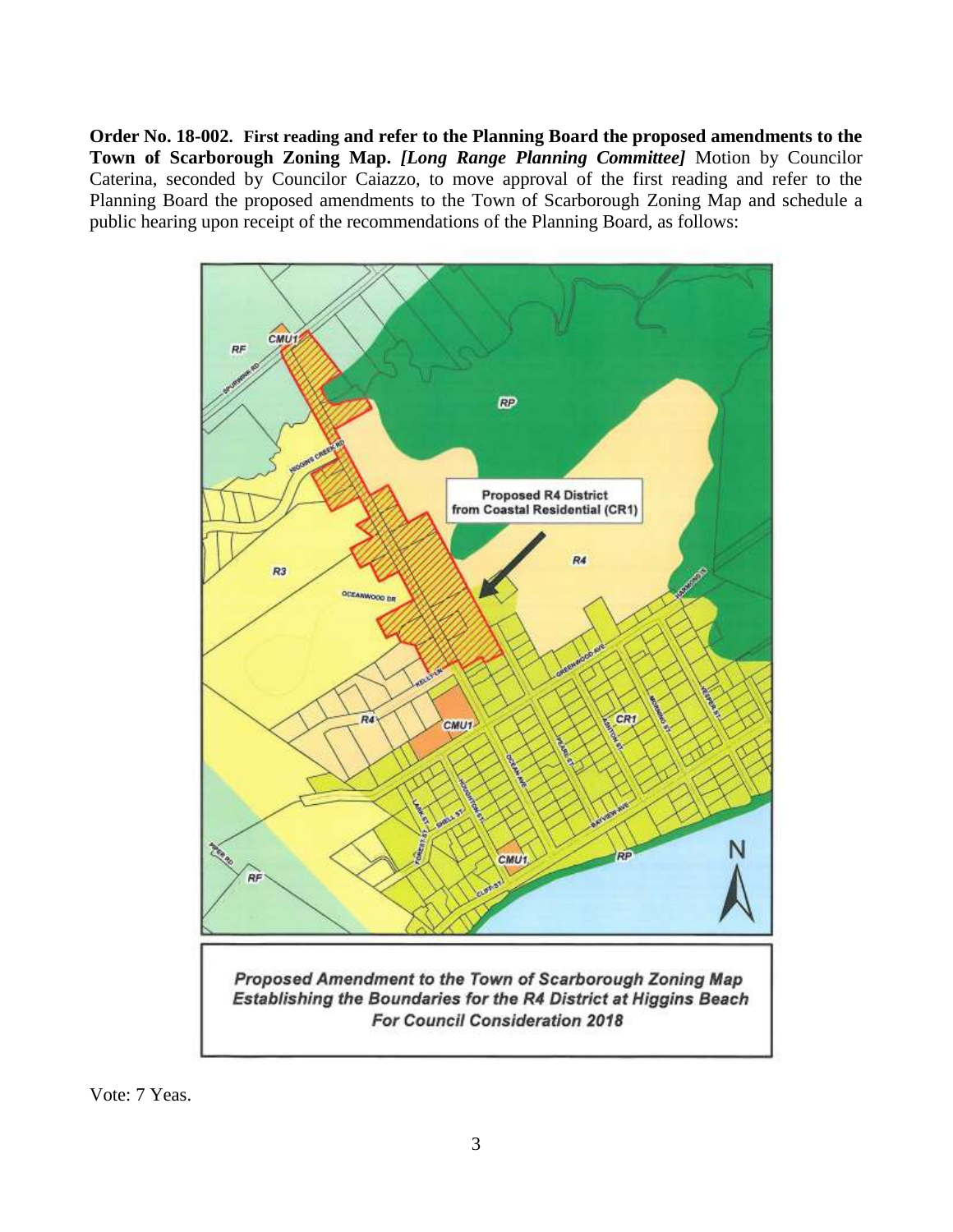**Order No. 18-003. First reading and refer to the Planning Board the proposed amendments to Chapter 405 – Town of Scarborough Zoning Ordinance, Section VIIC. Residential Density and Affordable Housing Provisions, sub-section B. Affordable Housing In Lieu Fee - (f).** *[Housing Alliance Committee]* Councilor Rowan gave an overview on this Order.

Motion by Councilor Caterina, seconded by Councilor Foley, to move approval of the first reading and refer to the Planning Board the proposed amendments to Chapter 405 – Town of Scarborough Zoning Ordinance, Section VIIC. Residential Density and Affordable Housing Provisions, sub-section B. Affordable Housing In Lieu Fee - (f) and schedule a public hearing upon receipt of the recommendations of the Planning Board, as follows:

BE IT HEREBY ORDAINED by the Town Council of the Town of Scarborough, Maine, in Town Council assembled, that Chapter 405 - the Zoning Ordinance of the Town of Scarborough, Maine is amended as follows:

SECTION VIIC. RESIDENTIAL DENSITY AND AFFORDABLE HOUSING PROVISIONS [06/06/2007][amended 11/06/2013]

### B. AFFORDABLE HOUSING IN LIEU FEE [adopted 11/06/2013]

This mechanism enables developments in designated zoning districts to contain additional residential density if a fee is paid per additional dwelling unit to support the creation of affordable housing within the community. These provisions may only be applied to residential developments that require subdivision and/or site plan review by the Planning Board within zoning districts that explicitly allow for the affordable housing in-lieu fee.

The use of this mechanism requires Planning Board review and approval in accordance with the following provisions:

- 1. An application for use of the affordable housing in-lieu fee shall be submitted by the applicant as an element of their overall submission for subdivision and/or site plan review and approval. This submission shall include the number of additional dwelling units proposed utilizing the affordable housing in-lieu fee, the proposed dwelling unit types, and the overall residential density.
- 2. The payment of an in-lieu fell shall be required for each additional dwelling unit permitted through this provision, unless the zoning district in which the project is located allows for density to be determined on a bedroom and square footage basis in accordance with Section VII.C.(A) Residential Density. In these cases, the payment of a fraction of the fee shall be required for each unit in the same proportion as the density requirement for the type and size of the unit proposed (For example, a unit that is counted as half (0.5) a dwelling unit for density purposed required half (0.5) the fee amount as a full dwelling unit). The affordable housing in-lieu fee amount is listed in the Town of Scarborough Schedule of License, Permit and Application Fees (Chapter 311).
- 3. The total amount of the affordable housing in-lieu fees for the development may either be apportioned to each development phase for multi-phase projects or each dwelling unit or residential building lot within the development. In these cases the fees shall be paid prior to the commencement of construction of each phase of development or prior to the issuance of a building permit for each unit or lot. This scheduled of payment shall be established as part of the Planning Board approval for the development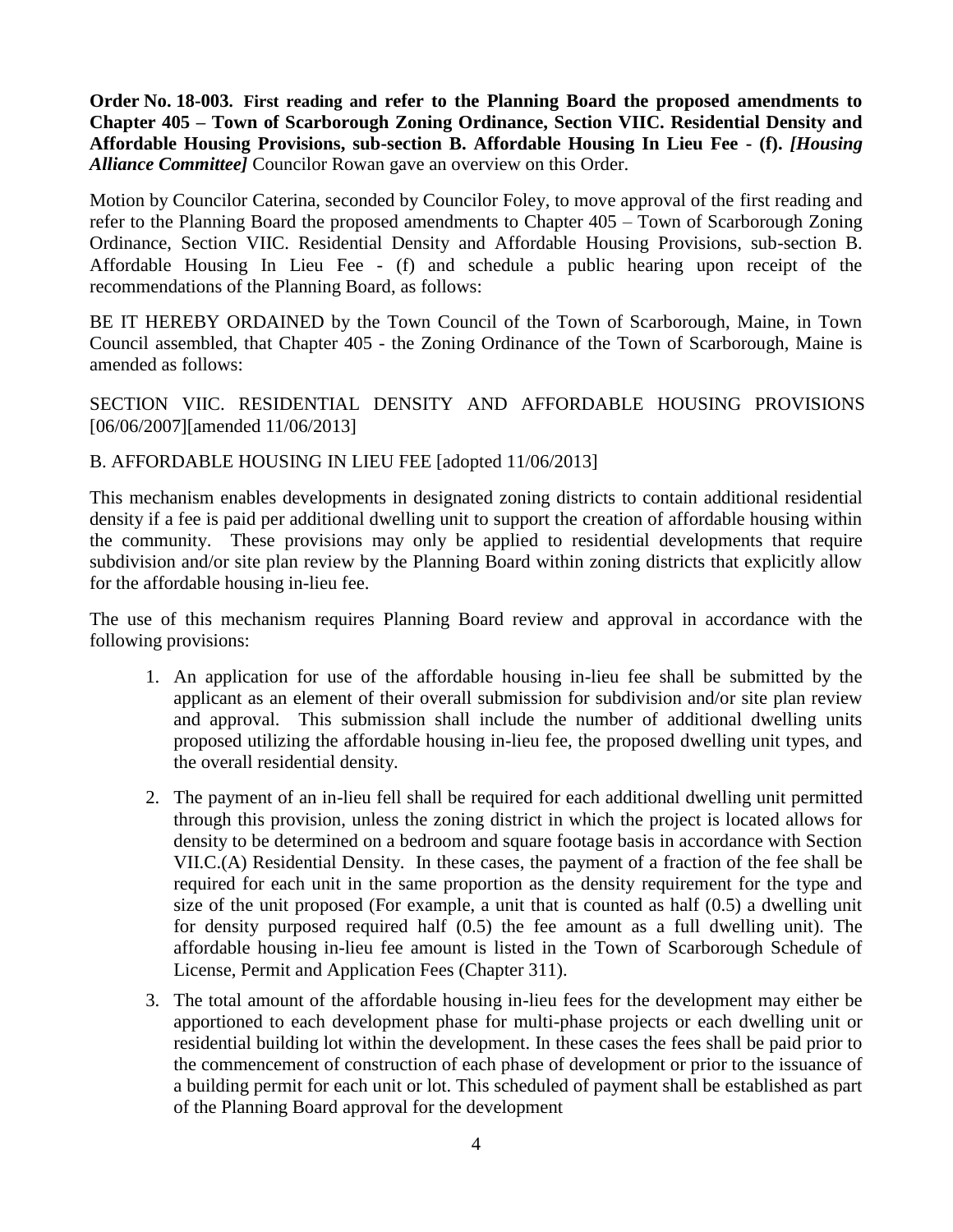- 4. These fees shall be paid to the Town of Scarborough.
- 5. Affordable housing in-lieu fees collected by the Town shall be deposited into a specific account, segregated from the Town's general revenue, and created for supporting the creation of affordable housing with Scarborough. These funds shall be used in accordance with the following:
	- a. The funds contributed to the specific account, entitled the Affordable Housing Initiative Fund, shall be used to further the establishment of affordable housing within the Town. More specifically, these funds may be used for the land acquisition, infrastructure, and/or building construction costs of an affordable housing project.
	- b. A portion of these funds may also be used for administrative, legal, engineering or other costs related to the planning, design, permitting, and property acquisition for an affordable housing project.
	- c. A portion of these funds may also be used to establish a revolving loan program to provide direct financial assistance to qualified homebuyers with down payments and other financing needs for purchasing affordable housing units.
	- d. The Affordable Housing Trust Fund may be used in combination with other Town funds, and other private, non-profit, and government funding for establishing affordable housing within the community.
	- e. The in-lieu fees contributed by a development shall not be used by the same or other developments to fund the construction of affordable housing required to meet a residential density bonus for the creation of affordable housing.
	- f. The in-lieu fees collected by the Town shall not be utilized to fund affordable housing portions of a development which are otherwise required in order to meet minimum zoning standards for the inclusion of affordable housing.

# Vote: 7 Yeas.

### **Order No. 18-004. Act on the request from the Shellfish Commission to approve the Allocations of Shellfish Licenses for 2018.** *[Shellfish Conservation Commission]* Councilor Hayes gave a brief overview on this Order.

The following individual spoke on this Order:

- Robert Willette, Chair of the Shellfish Commission, stated that the Commission voted unanimously to support keeping the shellfish license numbers the same. He went on to mention possible changes to the Ordinance that could be coming forward. He mentioned that there was Intern from UNE working on the Milky Ribbon Worm issue. He responded to questions from the Town Council relating to the survey issue.
- Dave Green of Beech Ridge Road addressed the comments made relating to apprentice licenses and the student program was intended to allow students to work while in school and then go out to the work force by getting a real job and not continue to dig clams. You need the survey and landing data before you can increase licenses.
- Ed Blanchard of Payne Road spoke on the survey issue. If need survey then they need to be done after the summer. He felt that the crab issue needs to be address and not the survey. Three big predators' are sea gulls, milky ribbon worms and green crabs.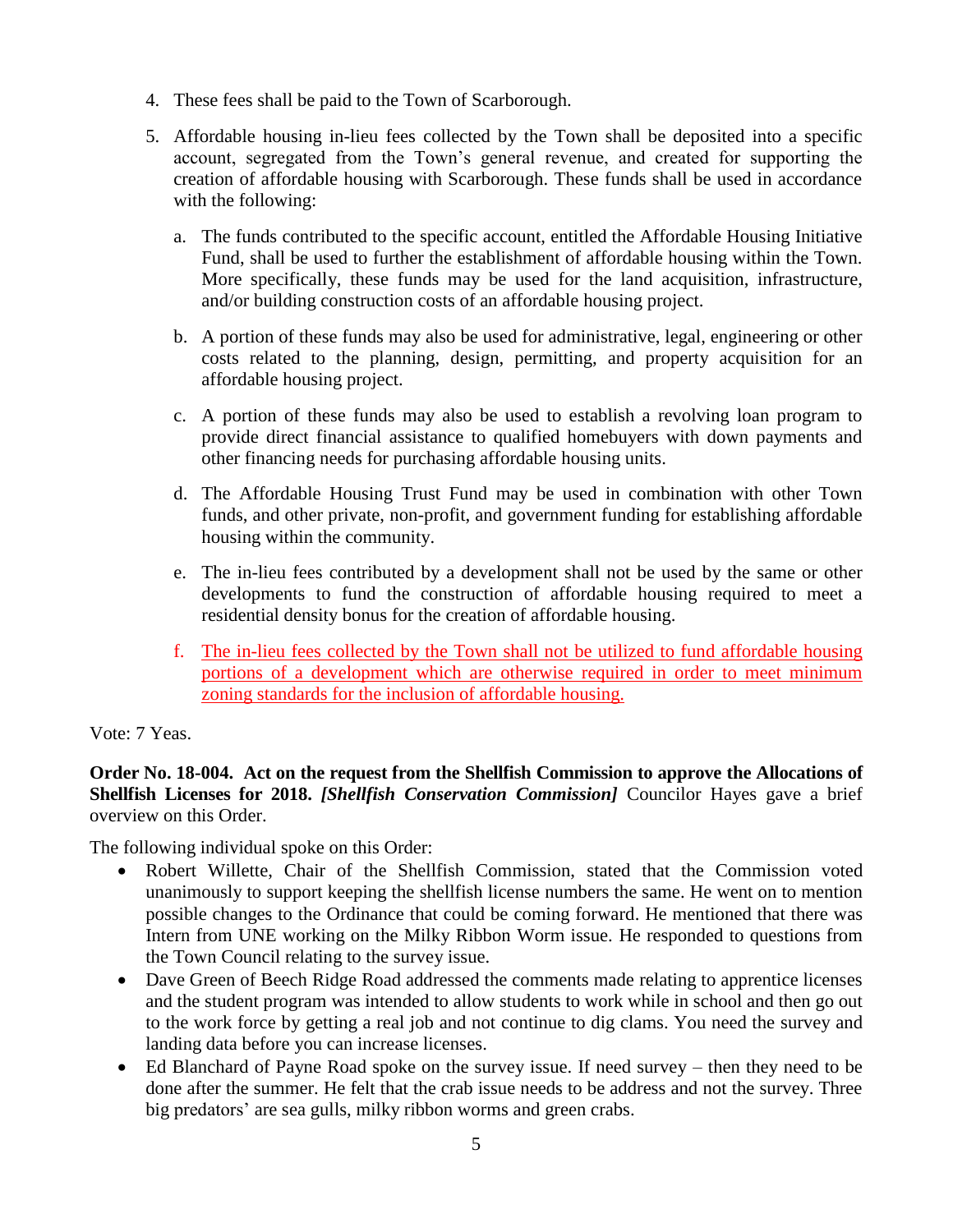Motion by Councilor Babine, seconded by Councilor Caterina, to move approval on the request from the Shellfish Commission to approve the Allocations of Shellfish Licenses for 2018, as follows:

|                                                               | 2017<br><b>Allocations</b>  | 2018<br><b>Proposed Allocations</b> |
|---------------------------------------------------------------|-----------------------------|-------------------------------------|
| <b>Resident Commercial License:</b><br>$\bullet$              | 31                          | 31                                  |
| <b>Non – Resident Commercial Licenses:</b><br>$\bullet$       | $\overline{4}$              | 4                                   |
| <b>Over 60 Commercial Bushel Licenses:</b><br>$\bullet$       | $\mathcal{D}_{\mathcal{L}}$ | 2                                   |
| <b>Resident Student Commercial License:</b><br>$\bullet$      | 10                          | 10                                  |
| <b>Non- Resident Student Commercial License:</b><br>$\bullet$ |                             |                                     |
| <b>Resident Recreational Licenses:</b><br>$\bullet$           | 200                         | <b>200</b>                          |
| <b>Non- Resident Recreational License:</b><br>$\bullet$       | 20                          | 20                                  |
| <b>Day Permits:</b><br>$\bullet$                              | 10 per day                  | 10 per day                          |

Vote: 7 Yeas.

**Order No. 18-005. Act to approve the Resolve to accept donations for the Fuel Assistance Program.** *{Town Council]I* Thomas J. Hall, Town Manager, gave a brief overview on this Order.

Motion by Councilor Caterina, seconded by Councilor Hayes, to move approval on the Resolve to accept donations for the Fuel Assistance Program, as follows:

### **TOWN OF SCARBOROUGH**

### **IN TOWN COUNCIL ASSEMBLED**

**RESOLVE** Accepting Donations for the Fuel Assistance Program.

### **BE IT HEREBY RESOLVED BY THE TOWN COUNCIL AS FOLLOWS:**

**THAT THE** Town of Scarborough gratefully accepts the pledges and donations from the following businesses and/or persons, that have been collected to date, to be used for the Fuel Assistance Program:

### **Mr. & Mrs. Jeffrey Ertman**

AND, be it further Resolved that each business, organization and/or person be recognized for their generous donations as a token of the Town's appreciation.

> Sponsor: Town Council Originator: Town Council

Vote: 7 Yeas.

**Item 8. Non Action Items.** None at this time.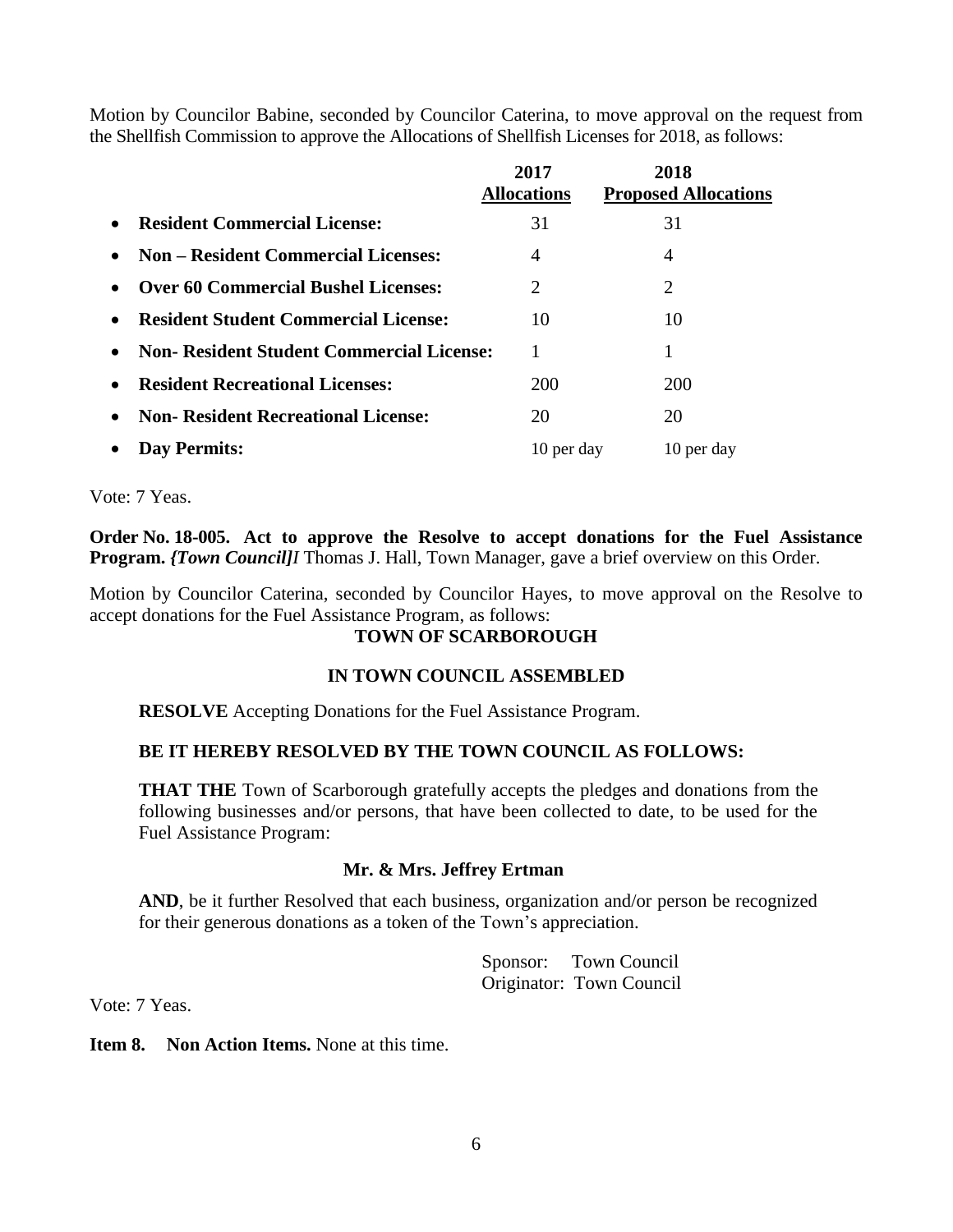### **Item 9. Standing and Special Committee Reports and Liaison Reports.**

- Councilor Babine gave an update on the Library Board and noted that the Appointments Committee would be meeting on Monday, January  $29<sup>th</sup>$  at 5:30 p.m.
- Councilor Rowan gave an update on the Scarborough Housing Alliance and the Historic Preservation Implementation Committee.
- Councilor Foley gave an update on the Conservation Commission and the Eastern Trail Alliance.
- Councilor Caterina gave an update on the Communication Committee, noted that the Ordinance Committee would not be meeting tomorrow and the Seniors would be meeting on February  $13<sup>th</sup>$
- Councilor Hayes gave an update on the Shellfish Conservation Commission.
- Councilor Caiazzo gave an update on the Transportation Committee.

# **Item 10. Town Manager Report.** Thomas J. Hall, Town Manager, gave updates on the following:

- The Listen to Learn Sessions with the public on budget and what could we do better improve communication between the Town/School and the public. Following the presentation of the budget the Council would reach out to the public in session throughout the community.
- Public Safety Building update noting that Committee is currently going through the selection process of owner's rep and the Construction Management Firms and the current building has been listed.
- The Master Campus Plan had to be broken into two pieces and with the first phase complete and the other phase is currently being worked on. A presentation would be forth coming.
- Our workers compensation insurance would be a savings of about \$60,000 this year that is 15% better than last year.
- Over the next couple of months there would be workshops prior to each council meeting; February  $7<sup>th</sup>$  – the Cross Roads Development; February 21<sup>st</sup> - Executive Session on the Town Manager's Evaluation; March  $7<sup>th</sup>$  - Stormwater workshop and April  $4<sup>th</sup>$  – the Library Trustees.
- There is the opportunity to conduct a commercial revaluation and went on to give a brief explanation as to why to move forward on the revaluation sooner than later.

# **Item 11. Council Member Comments.**

- Councilor Babine congratulated the Risbara Family and the Michaud Family on the Crossroads Development on the Scarborough Downs Property. He congratulate Scarborough's Owen Garrard on winning the Fitzpatrick Award. He went on to mention John Andrews 5K Race sponsored by the Eastern Train and O'Reilly's Cure. Keep safe and warm.
- Councilor Foley stated the she had bought a new home with propane heating and went on to mention the difficulty it had been to obtain fuel. She thanked the local State Representatives for moving legislation forward in order to keep the fuel trucks moving in order to deliver fuel.
- Councilor Caterina thanked the Town Manager and the Superintendent for the Listen to Learn Sessions. She would be going to the Augusta for the Legislative Policy Committee and the big topic would be the marijuana issue.
- Councilor Caiazzo thanked fellow Councilors for the retreat. For those who have not had the  $flu - it$  is brutal. Get your shot.
- Chairman Donovan stated that he had done an audit on the Senior Tax Program and found that 2/3rds were under \$30,000 and 90% were under \$40,000. There were a few who did not qualify; however, those few issues would be reviewed by the Ordinance Committee. He mentioned the Property Tax Appeal that is currently before the Town. He too commented on the partial revaluation. He felt the listening sessions and the discussions on the budget were terrific. He too congratulated the Fitzpatrick Trophy winner.